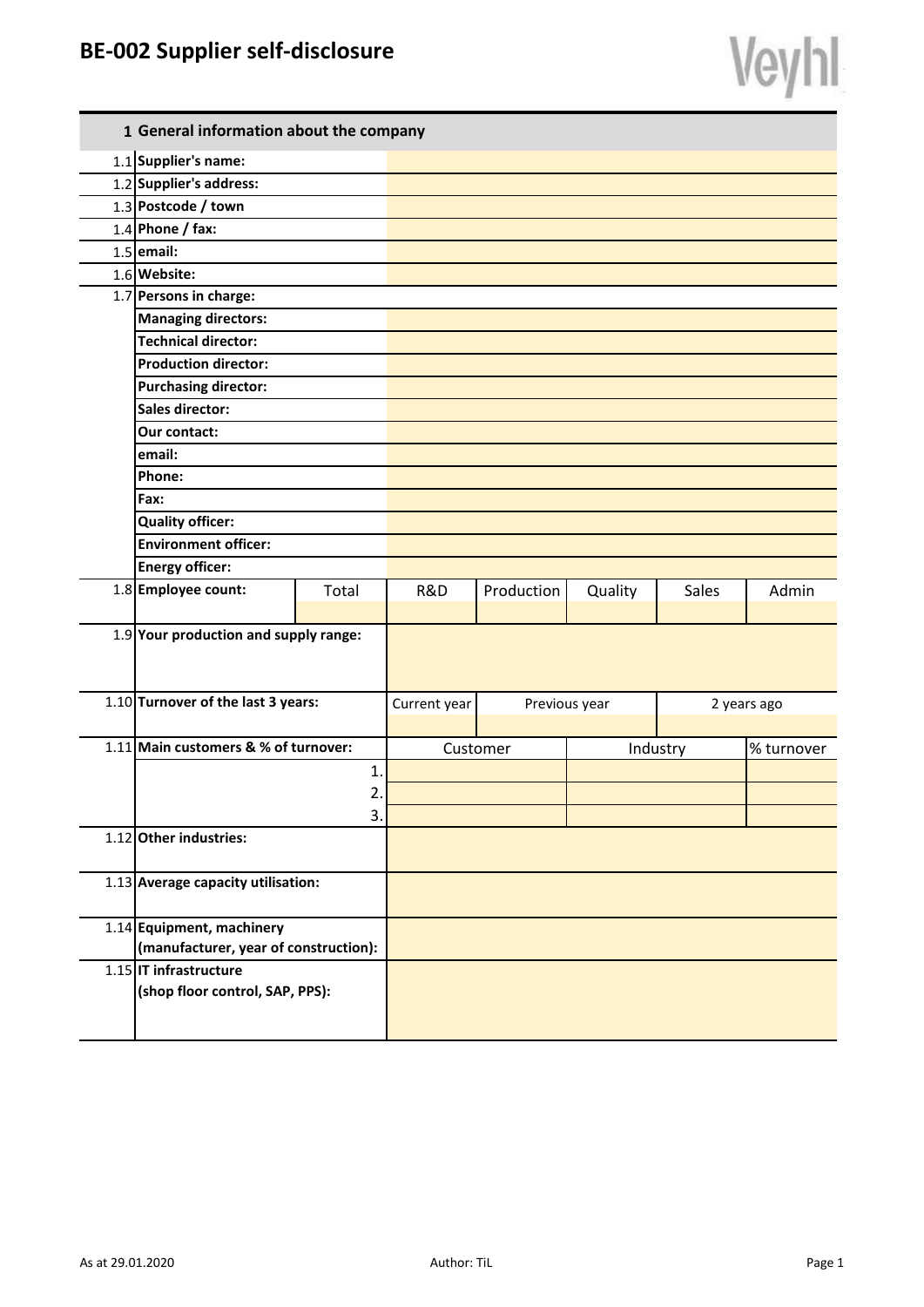|  | 2 Quality management questions                                                                                                                                                                                                      |        |                                                                                                            |                  |             |  |  |
|--|-------------------------------------------------------------------------------------------------------------------------------------------------------------------------------------------------------------------------------------|--------|------------------------------------------------------------------------------------------------------------|------------------|-------------|--|--|
|  | 2.1 Are the environmental, energy and quality management systems certified by an accredited body?<br>If yes, on what basis (please indicate the standard and enclose a copy of the certificate)<br>If no, please continue with 2.2. |        |                                                                                                            |                  |             |  |  |
|  |                                                                                                                                                                                                                                     | Yes/no | Standard                                                                                                   | Certified by     | Date        |  |  |
|  | Environment                                                                                                                                                                                                                         |        |                                                                                                            |                  |             |  |  |
|  | Energy                                                                                                                                                                                                                              |        |                                                                                                            |                  |             |  |  |
|  | Quality                                                                                                                                                                                                                             |        |                                                                                                            |                  |             |  |  |
|  | 2.2 Are there plans to introduce the systems mentioned in 2.1?                                                                                                                                                                      |        |                                                                                                            |                  |             |  |  |
|  | If yes, when and for which standard?                                                                                                                                                                                                |        |                                                                                                            |                  |             |  |  |
|  |                                                                                                                                                                                                                                     | Yes/no | Standard                                                                                                   | Certification by | Planned for |  |  |
|  | Environment                                                                                                                                                                                                                         |        |                                                                                                            |                  |             |  |  |
|  | Energy                                                                                                                                                                                                                              |        |                                                                                                            |                  |             |  |  |
|  | Quality                                                                                                                                                                                                                             |        |                                                                                                            |                  |             |  |  |
|  | 2.3 How do you ensure current standards are applied?                                                                                                                                                                                |        |                                                                                                            |                  |             |  |  |
|  |                                                                                                                                                                                                                                     |        |                                                                                                            |                  |             |  |  |
|  |                                                                                                                                                                                                                                     |        | 2.4 What is your waste concept, and how are the environmental impacts determined? (Only to be answered if  |                  |             |  |  |
|  | there is no certification pursuant to DIN EN ISO 14001)                                                                                                                                                                             |        |                                                                                                            |                  |             |  |  |
|  |                                                                                                                                                                                                                                     |        |                                                                                                            |                  |             |  |  |
|  |                                                                                                                                                                                                                                     |        |                                                                                                            |                  |             |  |  |
|  | 2.5 Are hazardous/dangerous materials stored and used in accordance with the German technical rules for                                                                                                                             |        |                                                                                                            |                  |             |  |  |
|  | hazardous/dangerous materials (TRGS)? (Only to be answered if there is no certification pursuant to DIN EN                                                                                                                          |        |                                                                                                            |                  |             |  |  |
|  |                                                                                                                                                                                                                                     |        |                                                                                                            |                  |             |  |  |
|  | 2.6 For service providers: what evidence is there of qualifications? (Indicate evidence of training/development                                                                                                                     |        |                                                                                                            |                  |             |  |  |
|  | and enclose copies of certificates)                                                                                                                                                                                                 |        |                                                                                                            |                  |             |  |  |
|  |                                                                                                                                                                                                                                     |        |                                                                                                            |                  |             |  |  |
|  |                                                                                                                                                                                                                                     |        |                                                                                                            |                  |             |  |  |
|  |                                                                                                                                                                                                                                     |        |                                                                                                            |                  |             |  |  |
|  | 2.7 Are your staff given regular training, and is this training documented?<br>(Please enclose copies of the training records)                                                                                                      |        |                                                                                                            |                  |             |  |  |
|  |                                                                                                                                                                                                                                     |        |                                                                                                            |                  |             |  |  |
|  |                                                                                                                                                                                                                                     |        |                                                                                                            |                  |             |  |  |
|  | 2.8 Do you have quality certificates for your products (VDE, TÜV, etc.)?                                                                                                                                                            |        |                                                                                                            |                  |             |  |  |
|  |                                                                                                                                                                                                                                     |        |                                                                                                            |                  |             |  |  |
|  |                                                                                                                                                                                                                                     |        |                                                                                                            |                  |             |  |  |
|  | 2.9 What optimisation tools do you apply (FMEA, CIP, TQM, etc.)?                                                                                                                                                                    |        |                                                                                                            |                  |             |  |  |
|  |                                                                                                                                                                                                                                     |        |                                                                                                            |                  |             |  |  |
|  |                                                                                                                                                                                                                                     |        |                                                                                                            |                  |             |  |  |
|  |                                                                                                                                                                                                                                     |        | 2.10 Quality monitoring: are incoming inspections, in-process inspections and final inspections performed? |                  |             |  |  |
|  |                                                                                                                                                                                                                                     |        |                                                                                                            |                  |             |  |  |
|  |                                                                                                                                                                                                                                     |        |                                                                                                            |                  |             |  |  |
|  | 2.11 Do you have clear procedures for complaints? What are these?                                                                                                                                                                   |        |                                                                                                            |                  |             |  |  |
|  |                                                                                                                                                                                                                                     |        |                                                                                                            |                  |             |  |  |
|  |                                                                                                                                                                                                                                     |        |                                                                                                            |                  |             |  |  |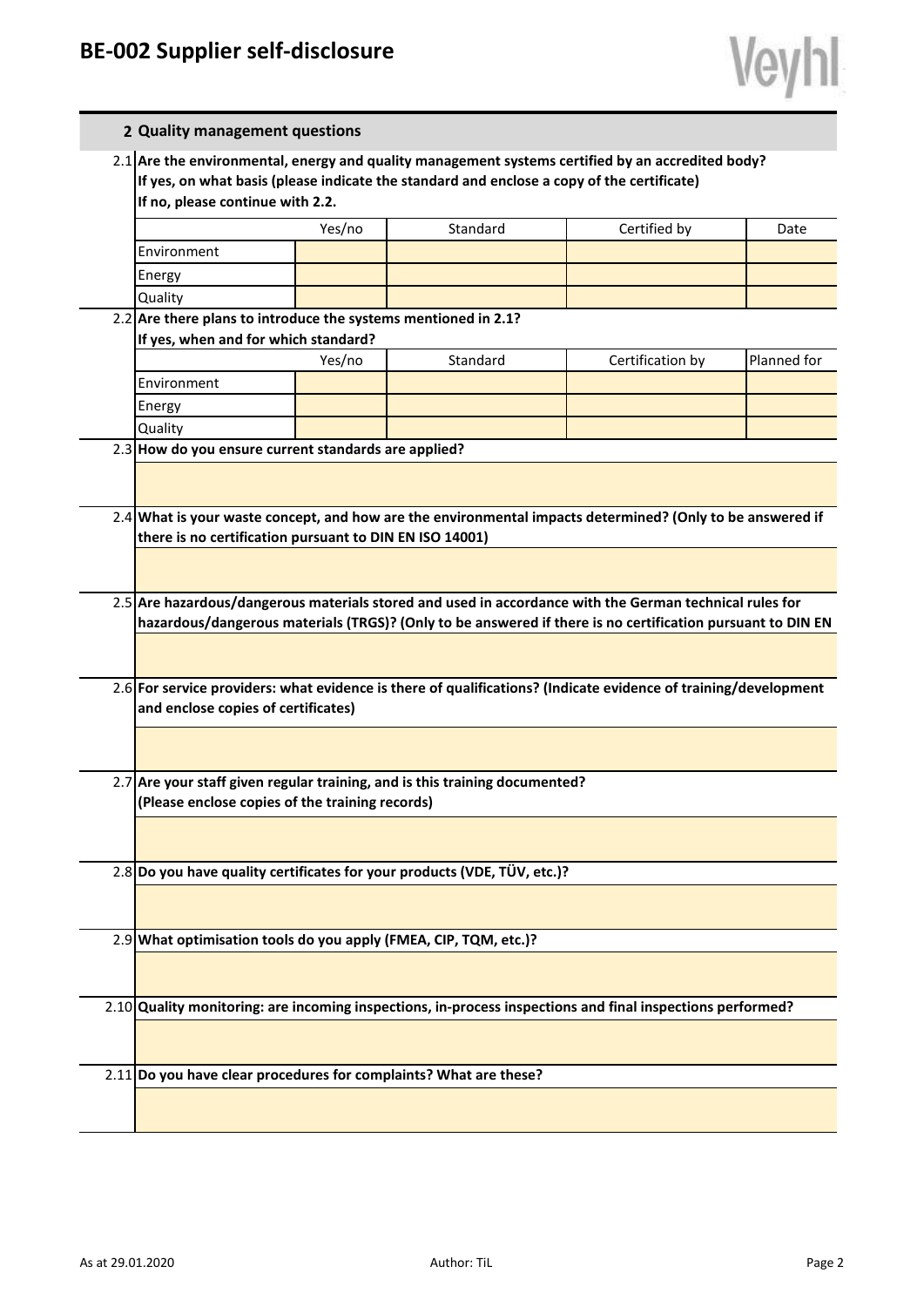

|                                                                                                                                 | 2.12 Are the following requirements for your input materials agreed in writing with your suppliers? |                                                                                                          |  |  |
|---------------------------------------------------------------------------------------------------------------------------------|-----------------------------------------------------------------------------------------------------|----------------------------------------------------------------------------------------------------------|--|--|
|                                                                                                                                 | <b>Environmental requirements:</b>                                                                  |                                                                                                          |  |  |
|                                                                                                                                 | <b>Quality requirements:</b>                                                                        |                                                                                                          |  |  |
|                                                                                                                                 | <b>Energy efficiency improvement</b><br>requirements:                                               |                                                                                                          |  |  |
|                                                                                                                                 | 3 Availability, costs & logistics                                                                   |                                                                                                          |  |  |
|                                                                                                                                 | 3.1 What is the standard delivery period for specimen and series parts (in working days)?           |                                                                                                          |  |  |
|                                                                                                                                 |                                                                                                     |                                                                                                          |  |  |
| 3.2 How are enquiries, offers and orders verified for completeness and feasibility?<br>How long is the average processing time? |                                                                                                     |                                                                                                          |  |  |
|                                                                                                                                 |                                                                                                     |                                                                                                          |  |  |
|                                                                                                                                 |                                                                                                     |                                                                                                          |  |  |
|                                                                                                                                 | 3.3 What methods are used to achieve cost optimisations?                                            |                                                                                                          |  |  |
|                                                                                                                                 |                                                                                                     |                                                                                                          |  |  |
|                                                                                                                                 | 3.4 How is 100% punctuality ensured?                                                                |                                                                                                          |  |  |
|                                                                                                                                 |                                                                                                     |                                                                                                          |  |  |
|                                                                                                                                 |                                                                                                     |                                                                                                          |  |  |
|                                                                                                                                 | 4 Process                                                                                           |                                                                                                          |  |  |
|                                                                                                                                 | 4.1 What are the methods used to select and rate suppliers?                                         |                                                                                                          |  |  |
|                                                                                                                                 |                                                                                                     |                                                                                                          |  |  |
|                                                                                                                                 | 4.2 How do you ensure that confirmations of order are sent within 24 hours?                         |                                                                                                          |  |  |
|                                                                                                                                 |                                                                                                     |                                                                                                          |  |  |
|                                                                                                                                 | 4.3 How is production planned and controlled?                                                       |                                                                                                          |  |  |
|                                                                                                                                 |                                                                                                     |                                                                                                          |  |  |
|                                                                                                                                 |                                                                                                     |                                                                                                          |  |  |
|                                                                                                                                 |                                                                                                     | 4.4 How are reproducible production processes implemented (shop floor papers, drawings, materials,       |  |  |
|                                                                                                                                 | process/results monitoring, etc.)? How is compliance monitored?                                     |                                                                                                          |  |  |
|                                                                                                                                 |                                                                                                     |                                                                                                          |  |  |
|                                                                                                                                 |                                                                                                     | 4.5 How is the batch-specific assignment/tracking of production data realised in the production process? |  |  |
|                                                                                                                                 |                                                                                                     |                                                                                                          |  |  |
|                                                                                                                                 |                                                                                                     |                                                                                                          |  |  |